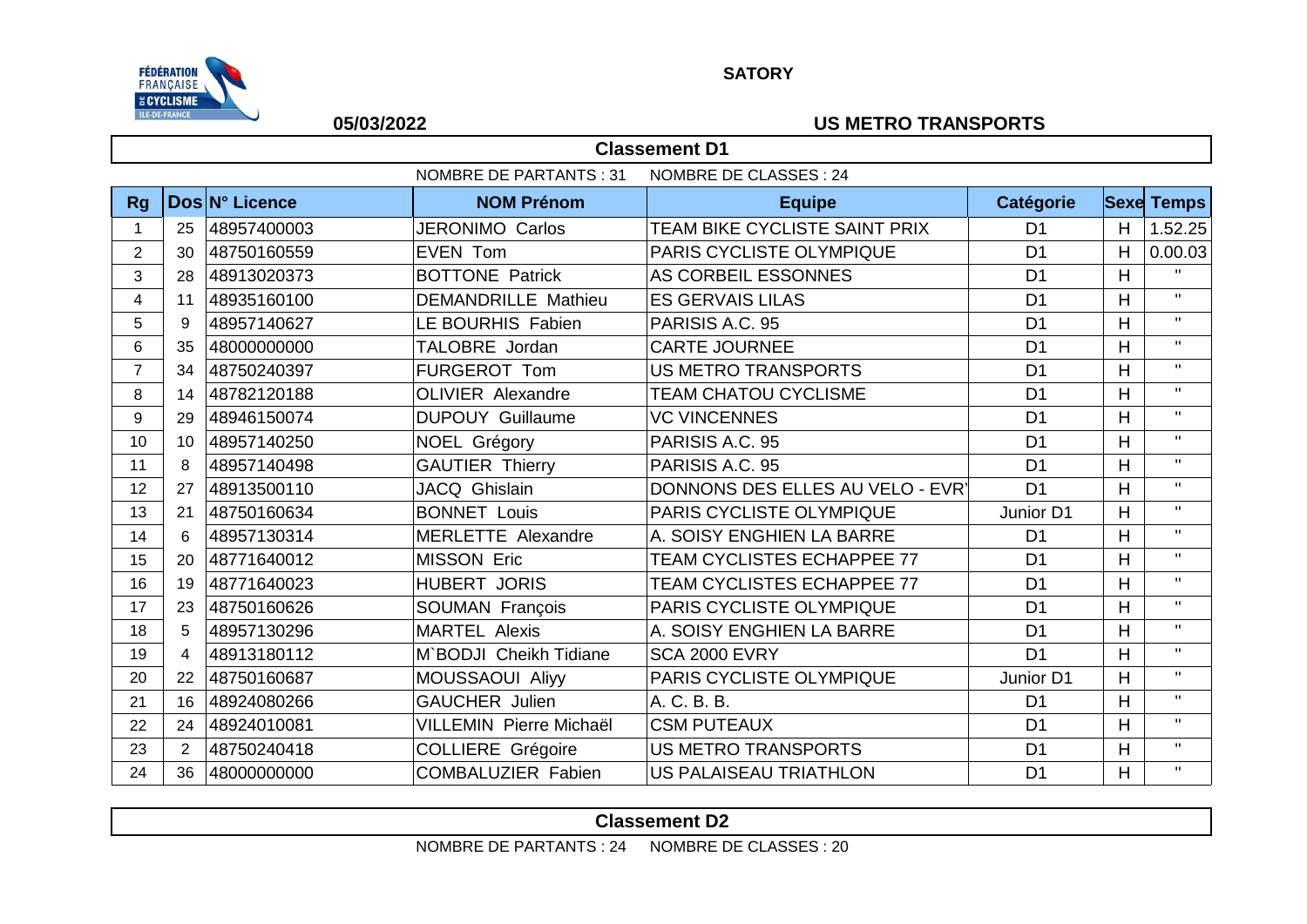| <b>Rg</b>      |                | Dos N° Licence | <b>NOM Prénom</b>         | <b>Equipe</b>                     | <b>Catégorie</b> | <b>Sexe</b> | <b>Temps</b>   |
|----------------|----------------|----------------|---------------------------|-----------------------------------|------------------|-------------|----------------|
|                | 11             | 48957100165    | <b>SACCOMANDI Steeve</b>  | <b>AC VAL D'OISE</b>              | D <sub>2</sub>   | H           | 1.49.13        |
| $\overline{2}$ | 15             | 48750160688    | <b>GUILLORE Erwan</b>     | PARIS CYCLISTE OLYMPIQUE          | D <sub>2</sub>   | H           | $\mathbf{H}$   |
| 3              | $\overline{2}$ | 48750240402    | <b>DUSSIOT Guillaume</b>  | US METRO TRANSPORTS               | D <sub>2</sub>   | H           | $\mathbf{H}$   |
| 4              | 13             | 48750160830    | D'AGOSTINO Frédéric       | PARIS CYCLISTE OLYMPIQUE          | D <sub>2</sub>   | H           | 0.01.59        |
| 5              | 14             | 48750160871    | FICHET Fabien             | PARIS CYCLISTE OLYMPIQUE          | D <sub>2</sub>   | H           | $\mathbf{H}$   |
| 6              | 18             | 48771640002    | <b>HUBERT Stephane</b>    | <b>TEAM CYCLISTES ECHAPPEE 77</b> | D <sub>2</sub>   | H           | $\blacksquare$ |
| $\overline{7}$ | 7              | 48924090394    | ROGEL Joffrey             | <b>ANTONY BERNY CYCLISTE</b>      | D <sub>2</sub>   | H           | $\mathbf{H}$   |
| 8              | 17             | 48924080207    | CHESNEL David             | A. C. B. B.                       | D <sub>2</sub>   | H           | $\mathbf{H}$   |
| 9              | 10             | 48957100157    | <b>AUTHOUART Frédéric</b> | <b>AC VAL D'OISE</b>              | D <sub>2</sub>   | H           | $\mathbf{H}$   |
| 10             | 23             | 47600370649    | <b>BADOSA Grégory</b>     | <b>CC NOGENT / OISE</b>           | D <sub>2</sub>   | H           | $\mathbf{H}$   |
| 11             | 24             | 48000000000    | <b>DUJARDIN Clément</b>   | <b>CARTE JOURNEE</b>              | D <sub>2</sub>   | Н           | $\mathbf{H}$   |
| 12             | 5              | 48750240350    | <b>SEMPASTOUS Olivier</b> | US METRO TRANSPORTS               | D <sub>2</sub>   | H           | $\mathbf{H}$   |
| 13             | 8              | 48935240073    | <b>BLANC Florian</b>      | <b>CS VILLETANEUSE</b>            | D <sub>2</sub>   | H           | $\mathbf{H}$   |
| 14             | 3              | 48750240319    | <b>RIOU Gilles</b>        | US METRO TRANSPORTS               | D <sub>2</sub>   | H           | $\mathbf{H}$   |
| 15             | 25             | 48924030033    | <b>CHAMAYOU Etienne</b>   | <b>RUEIL A.C.</b>                 | D <sub>2</sub>   | H           | $\blacksquare$ |
| 16             | 20             | 48913080151    | <b>DUBOIS Geoffrey</b>    | <b>VELO CLUB ARPAJON</b>          | D <sub>2</sub>   | H           | $\mathbf{H}$   |
| 17             | 16             | 48750160855    | LÜTKEMEIER Henri          | PARIS CYCLISTE OLYMPIQUE          | D <sub>2</sub>   | H           | $\mathbf{H}$   |
| 18             | 27             | 48782120170    | <b>CHILELLI Elvio</b>     | <b>TEAM CHATOU CYCLISME</b>       | D <sub>2</sub>   | H           | $\mathbf{H}$   |
| 19             | 26             | 48750160561    | <b>THONIER Olivier</b>    | PARIS CYCLISTE OLYMPIQUE          | D <sub>2</sub>   | H           | 0.02.13        |
| 20             | 6              | 48782350061    | ROCHEFORT Cyril           | <b>VC MONTIGNY BRETONNEUX</b>     | D <sub>2</sub>   | H           | $\blacksquare$ |

|    |                 |                | <b>NOMBRE DE PARTANTS: 24</b> | NOMBRE DE CLASSES : 17        |                  |   |                   |
|----|-----------------|----------------|-------------------------------|-------------------------------|------------------|---|-------------------|
| Rg |                 | Dos N° Licence | <b>NOM Prénom</b>             | <b>Equipe</b>                 | <b>Catégorie</b> |   | <b>Sexe Temps</b> |
|    | 10              | 41630480206    | DAJOUX Régis                  | VELO CLUB COURNON D'AUVERGNE  | D <sub>3</sub>   | Н | 1.33.50           |
| 2  | 23              | 42890130036    | <b>BERECK Franck</b>          | <b>VELO CENTRE YONNE</b>      | D <sub>3</sub>   | н | $\mathbf{H}$      |
| 3  |                 | 48782160130    | MONTOURCY Ludovic             | EC VELIZY 78                  | D <sub>3</sub>   | H | $\blacksquare$    |
| 4  | 19              | 48946090007    | <b>ALVES Alain</b>            | <b>AVENIR DU VAL DE MARNE</b> | D <sub>3</sub>   | н | $\mathbf{H}$      |
| 5  | 17              | 48924010413    | LHUISSIER Gilbert             | <b>CSM PUTEAUX</b>            | D <sub>3</sub>   | Н | 0.00.39           |
| 6  | 18              | 48913260038    | <b>MENAGER Loïc</b>           | <b>AC ORSAY</b>               | D <sub>3</sub>   | н | Π.                |
|    | 13              | 48924090464    | MONTANT Jérôme                | <b>ANTONY BERNY CYCLISTE</b>  | D <sub>3</sub>   | H | 0.00.52           |
| 8  | 11              | 48957100116    | <b>GLEIZE</b> Jean Loup       | <b>AC VAL D'OISE</b>          | D <sub>3</sub>   | H | $\mathbf{H}$      |
| 9  | 12 <sup>2</sup> | 48957100176    | HITMI Anouar                  | <b>AC VAL D'OISE</b>          | D <sub>3</sub>   | H | 0.01.13           |
| 10 | 15              | 48750240225    | <b>RENAIS Rodolphe</b>        | <b>US METRO TRANSPORTS</b>    | D <sub>3</sub>   | н | $\mathbf{H}$      |
| 11 | 22              | 48750240412    | <b>HUET Philippe</b>          | US METRO TRANSPORTS           | D <sub>3</sub>   | H | 0.02.33           |